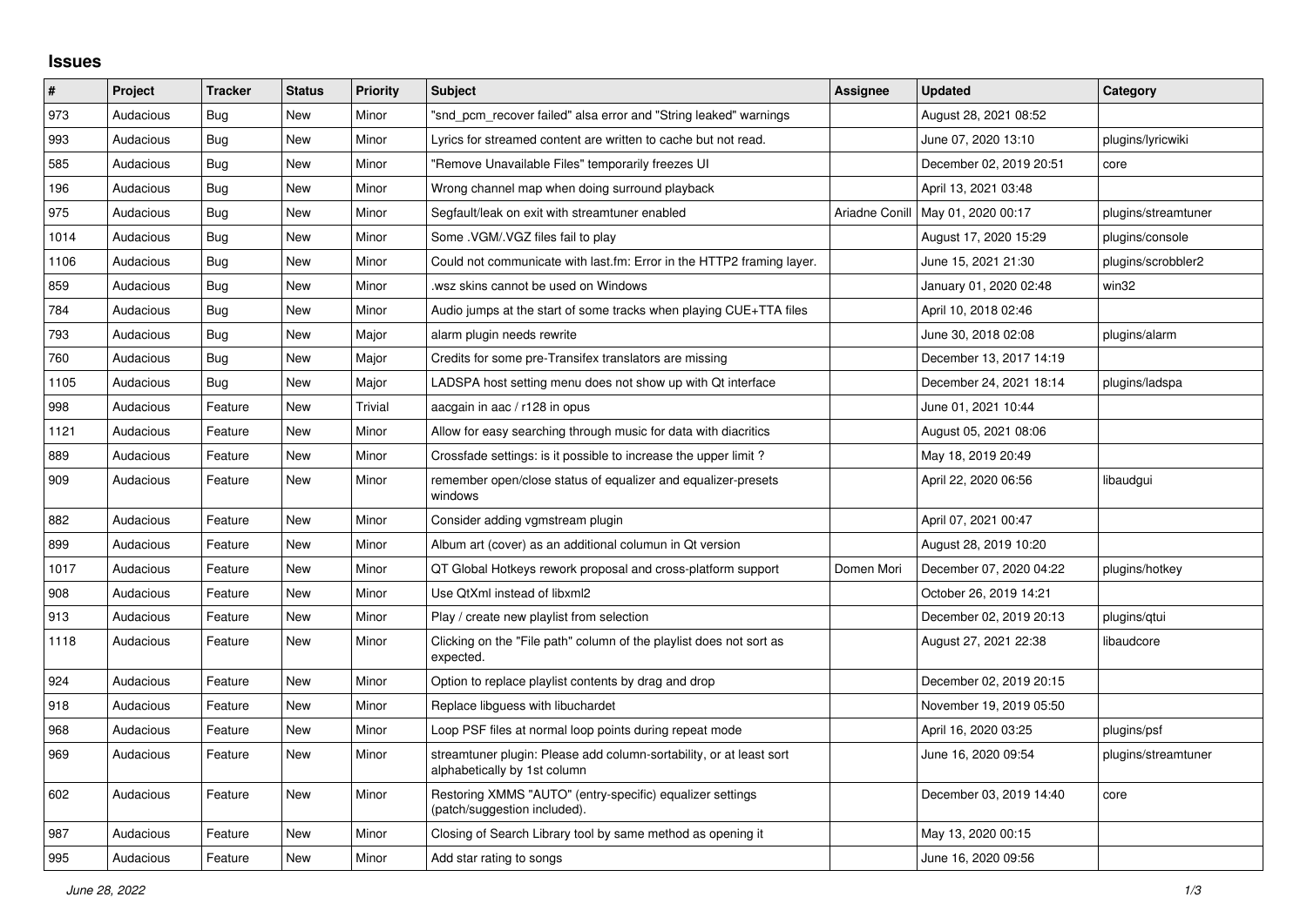| $\#$ | Project   | <b>Tracker</b> | <b>Status</b> | <b>Priority</b> | <b>Subject</b>                                                                                      | <b>Assignee</b> | <b>Updated</b>          | Category                 |
|------|-----------|----------------|---------------|-----------------|-----------------------------------------------------------------------------------------------------|-----------------|-------------------------|--------------------------|
| 1048 | Audacious | Feature        | New           | Minor           | PipeWire support                                                                                    |                 | May 04, 2022 19:36      |                          |
| 996  | Audacious | Feature        | <b>New</b>    | Minor           | Refine playlists when searching (search all playlists)                                              |                 | June 16, 2020 09:58     |                          |
| 1046 | Audacious | Feature        | New           | Minor           | Add all id3v2 frames in the settings of Playlist available columns                                  |                 | December 28, 2020 21:14 | plugins/gtkui            |
| 1047 | Audacious | Feature        | New           | Minor           | Stop playing after any chosen track                                                                 |                 | December 29, 2020 01:23 |                          |
| 51   | Audacious | Feature        | New           | Minor           | Option to inhibit suspend                                                                           |                 | February 13, 2021 09:23 |                          |
| 1057 | Audacious | Feature        | New           | Minor           | Matroska (mka) chapter support                                                                      |                 | August 27, 2021 22:54   |                          |
| 1058 | Audacious | Feature        | New           | Minor           | Allow changing the language/locale in settings                                                      |                 | January 30, 2021 18:11  |                          |
| 1130 | Audacious | Feature        | New           | Minor           | folders for tabs in the playlist head (an enhancement suggestion, not a<br>bug)                     |                 | October 24, 2021 19:04  |                          |
| 1131 | Audacious | Feature        | New           | Minor           | Selection of songs via selection field/bar (as in Clementine)                                       |                 | October 31, 2021 12:41  |                          |
| 1011 | Audacious | Feature        | New           | Minor           | Visible separator of folders in the playlist                                                        |                 | July 18, 2020 16:10     |                          |
| 1134 | Audacious | Feature        | New           | Minor           | Web interface remote control                                                                        |                 | November 04, 2021 06:57 |                          |
| 1013 | Audacious | Feature        | New           | Minor           | Request re Album Art using music file metatag                                                       |                 | August 03, 2020 22:48   |                          |
| 1142 | Audacious | Feature        | New           | Minor           | MusicBrainz support for CD plugin                                                                   |                 | November 20, 2021 21:46 | plugins/cdaudio          |
| 1066 | Audacious | Feature        | New           | Minor           | Allow Equalizer window to be resized.                                                               |                 | February 11, 2021 10:05 |                          |
| 1067 | Audacious | Feature        | New           | Minor           | Equalizer adjustments are coarse.                                                                   |                 | February 11, 2021 10:09 |                          |
| 1072 | Audacious | Feature        | New           | Minor           | QT AOSD plugin                                                                                      |                 | February 17, 2021 21:18 | plugins/aosd             |
| 1076 | Audacious | Feature        | New           | Minor           | Adjustable background and fonts colors and fonts size in<br>playlist---zoomable playlist            | Tom Hammer      | March 09, 2021 00:38    | plugins/playlist-manager |
| 1071 | Audacious | Feature        | New           | Minor           | Linkage could be improved for packagers.                                                            |                 | March 31, 2021 00:32    |                          |
| 1082 | Audacious | Feature        | New           | Minor           | File writer option to pad track numbers with leading zeros                                          |                 | March 31, 2021 00:15    | plugins/filewriter       |
| 1088 | Audacious | Feature        | New           | Minor           | plugin: status icon: ADD option to select tray mouse Middle Click action                            |                 | April 11, 2021 12:05    | plugins/statusicon       |
| 1091 | Audacious | Feature        | New           | Minor           | Built-in lyrics support                                                                             |                 | April 28, 2021 18:24    |                          |
| 1092 | Audacious | Feature        | New           | Minor           | Reread metadata on play option                                                                      |                 | April 30, 2021 03:35    |                          |
| 1148 | Audacious | Feature        | New           | Minor           | Save the dimensions of the open-file dialogue window                                                |                 | January 18, 2022 14:43  |                          |
| 1151 | Audacious | Feature        | New           | Minor           | Load balance XSPF tracks with multiple location URIs                                                |                 | January 28, 2022 19:10  |                          |
| 907  | Audacious | Feature        | New           | Minor           | QtNetwork-based HTTP client                                                                         |                 | October 26, 2019 13:41  |                          |
| 786  | Audacious | Feature        | <b>New</b>    | Minor           | Port global hotkeys plugin to Windows                                                               |                 | January 04, 2021 21:52  | plugins/hotkey           |
| 1119 | Audacious | Feature        | New           | Minor           | ADD ability to silence internet radio timeout Error dialog popup                                    |                 | July 31, 2021 18:36     |                          |
| 1116 | Audacious | Feature        | New           | Minor           | feature request: miniview mode with QT or GTK interace                                              |                 | February 08, 2022 06:53 |                          |
| 943  | Audacious | Feature        | New           | Minor           | Being able to add several folders to the library, and arrange that<br>Audacious recognizes symlinks |                 | March 23, 2020 15:41    | plugins/search tool      |
| 945  | Audacious | Feature        | New           | Minor           | Balance control in newer interface                                                                  |                 | March 23, 2020 13:28    | plugins/qtui             |
| 956  | Audacious | Feature        | New           | Minor           | Stream to chromecast                                                                                |                 | January 11, 2021 01:19  |                          |